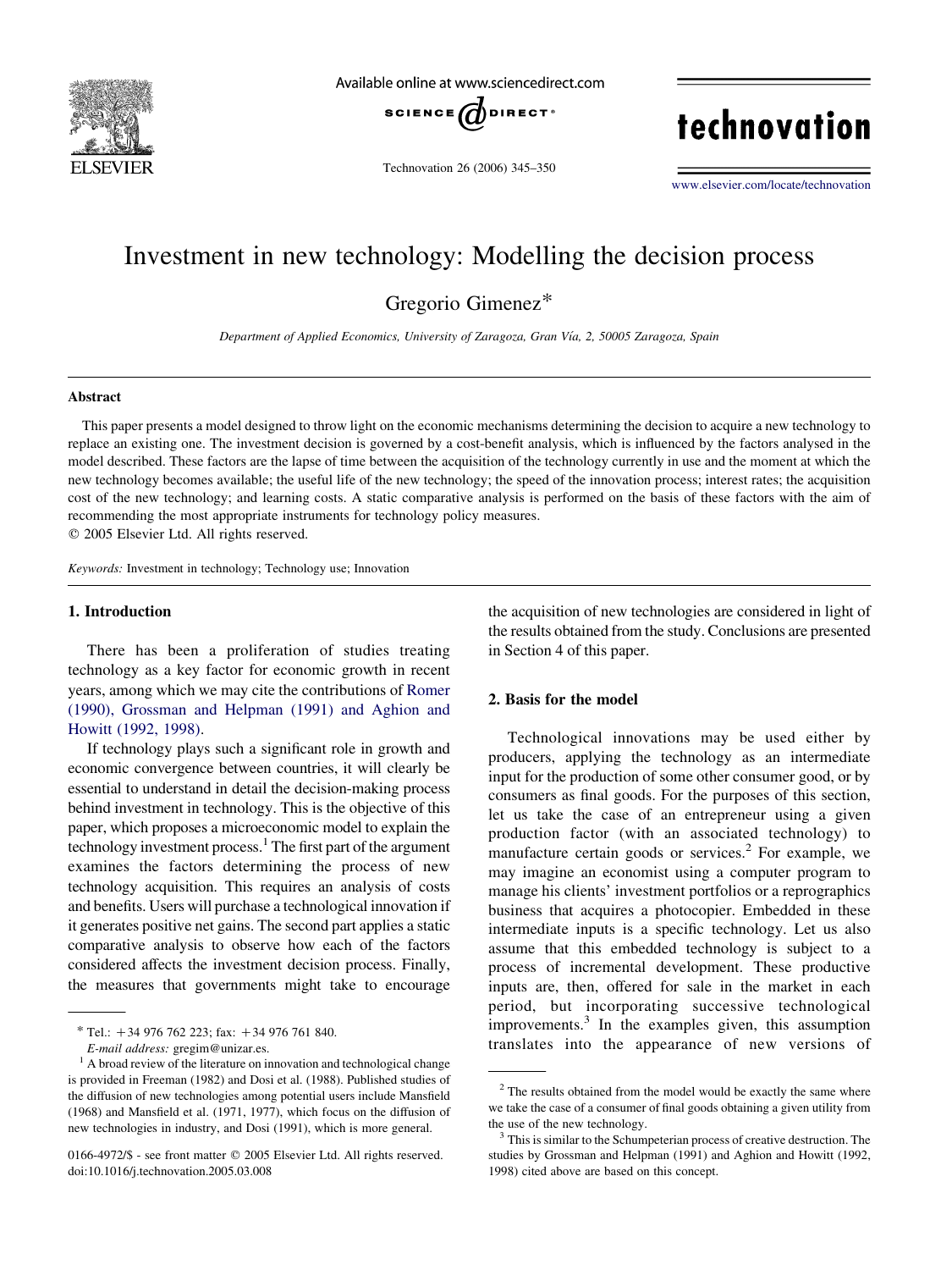$\stackrel{n}{\longrightarrow}$ 

 $B_i - C_n - \sum_{i=1}^{n}$ 

the computer program used by the economist and new, more sophisticated models of photocopier that could be acquired by the reprographics business. These improvements would raise the productivity of users of the technology. If the entrepreneur opts to purchase the program or photocopier incorporating technical improvements, business returns will rise either because it becomes possible to boost the quality of outputs or because the costs associated with the production process will fall, or for both reasons.

Let us suppose that the entrepreneur is offered a new version of the input used in the production process in each period. This version will include a series of technological improvements that would raise the profits obtained in each period. This section presents a model to explain how the producer makes the decision to acquire the new embedded technology.

In the first place, the entrepreneur starts up the business in period 0, acquiring a technology  $A_0$  at a cost  $C_0$ . In addition, he will have to learn to use this technology, which means incurring learning costs (time, effort and money invested) equal to  $Ap_0$ . The technology will enable the entrepreneur to obtain a profit of  $B_0$  monetary units in each period in which it is utilised. Chart 1 provides an outline of this account.

What, then, occurs in the following period, 1? The entrepreneur is offered the opportunity to acquire a new, more developed technology,  $A_1$  which incorporates the technology of the preceding period. The price of this new technology is  $C_1$ . In order to adapt to the new technology, the entrepreneur will also incur learning costs of  $Ap<sub>1</sub>$ . This innovation would make it possible to generate higher profits. To simplify, let us assume that additional returns equal to the initial profit  $(B_0)$  are obtained each time a new technology is acquired. Thus, profits  $B_1=2B_0$  would be generated if the new technology  $A_1$  was acquired. This is the same as assuming that the incremental technological improvements incorporated are of the same magnitude, which is to say the impact of each innovation is similar to the preceding one and the developments included bring the entrepreneur an identical increase in profits to that provided by the adoption of earlier technologies.

Let us assume that the entrepreneur decides not to adopt the new technology offered in period  $1$ . He will thus continue to utilise the technology pertaining to the prior period,  $A_0$ . The entrepreneur incurs no costs, because he is already familiar with the technology and knows how to use it. The profits obtained in period 1 using technology  $A_0$  will be equal to those earned in the initial period,  $B_0$ .

What happens when we reach the second period 2, with technology  $A_0$ ? In this period, the technology offered,  $A_2$ , includes the technology developments  $A_1$  and  $A_2$ . The purchase price of this technology is  $C_2$ , and the associated learning costs are  $Ap = Ap_2 + Ap_1$ . We may note here that these learning costs are incremental. This means that in taking up a new technology we incorporate earlier technical improvements (in this case  $A_1$ ), which we must also learn to use.

Let us now suppose that a period  $n$  is reached with a technology adopted in previous period  $m$ . In  $n$ , the entrepreneur considers acquiring technology  $A_n$ . This would involve paying an acquisition cost of  $C_n$  and learning costs equal to  $Ap = \sum_{i=m}^{n} Ap_i$ . These costs reflect the need to recycle knowledge and skills since the period of the last upgrade,  $m$ , in order to learn how to use technological developments incorporated in each of the intervening periods. The increase in profits that would be achieved in each period with the adoption of the new technology,  $A_n$ , can be quantified as follows:  $\sum_{i=m}^{n} B_i$ . This includes all additional profits that would be obtained from the adoption of the new technologies incorporating all of the innovations developed since  $m$ , the period in which the last technology acquisition took place (Fig. 1).

Hence, if the technology offered is adopted, the net additional profit obtained in period  $n$  will be:

 $Ap_i$  (1)



Fig. 1. Technology acquisition.